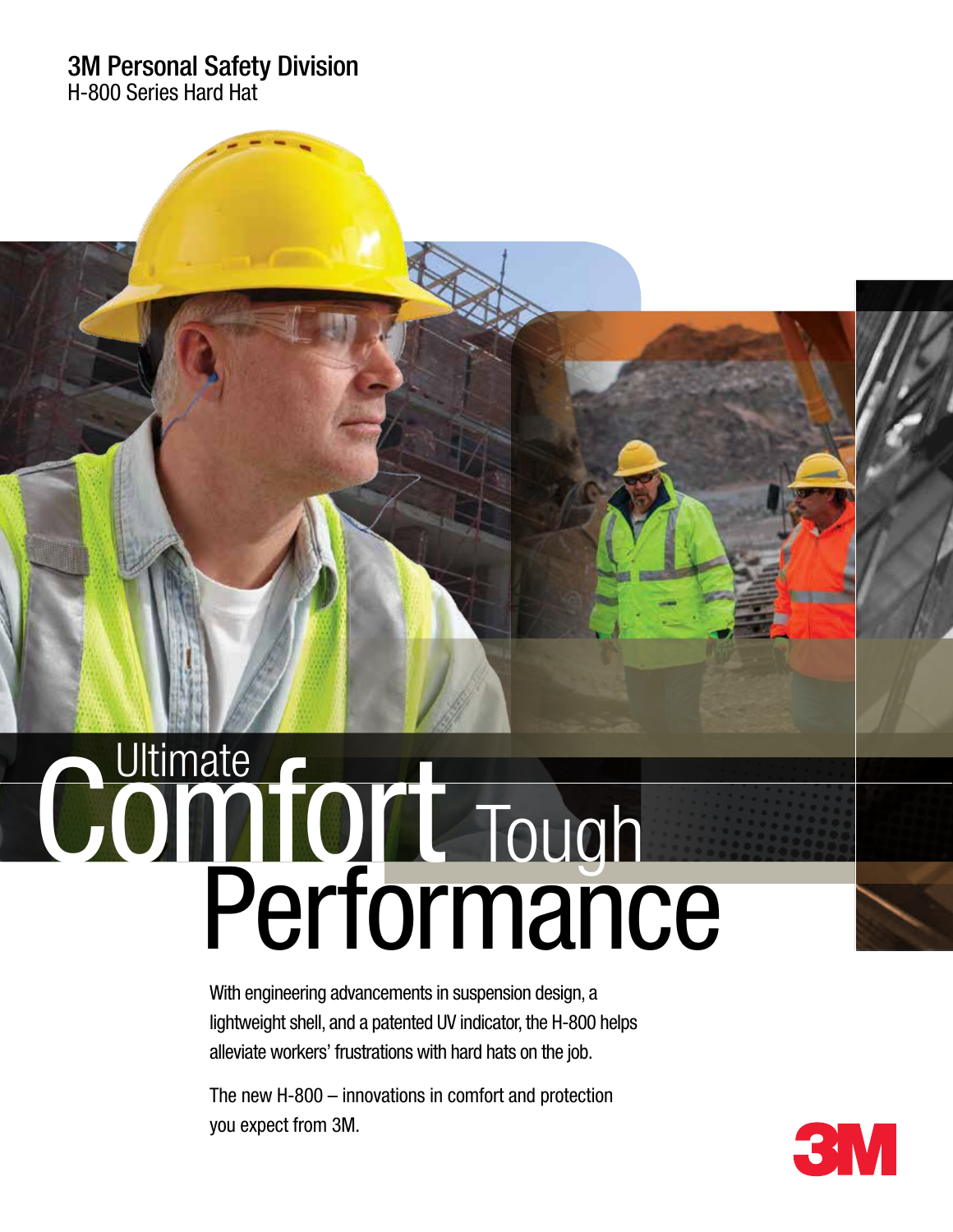## **Ultimate** Comfort Tough Performance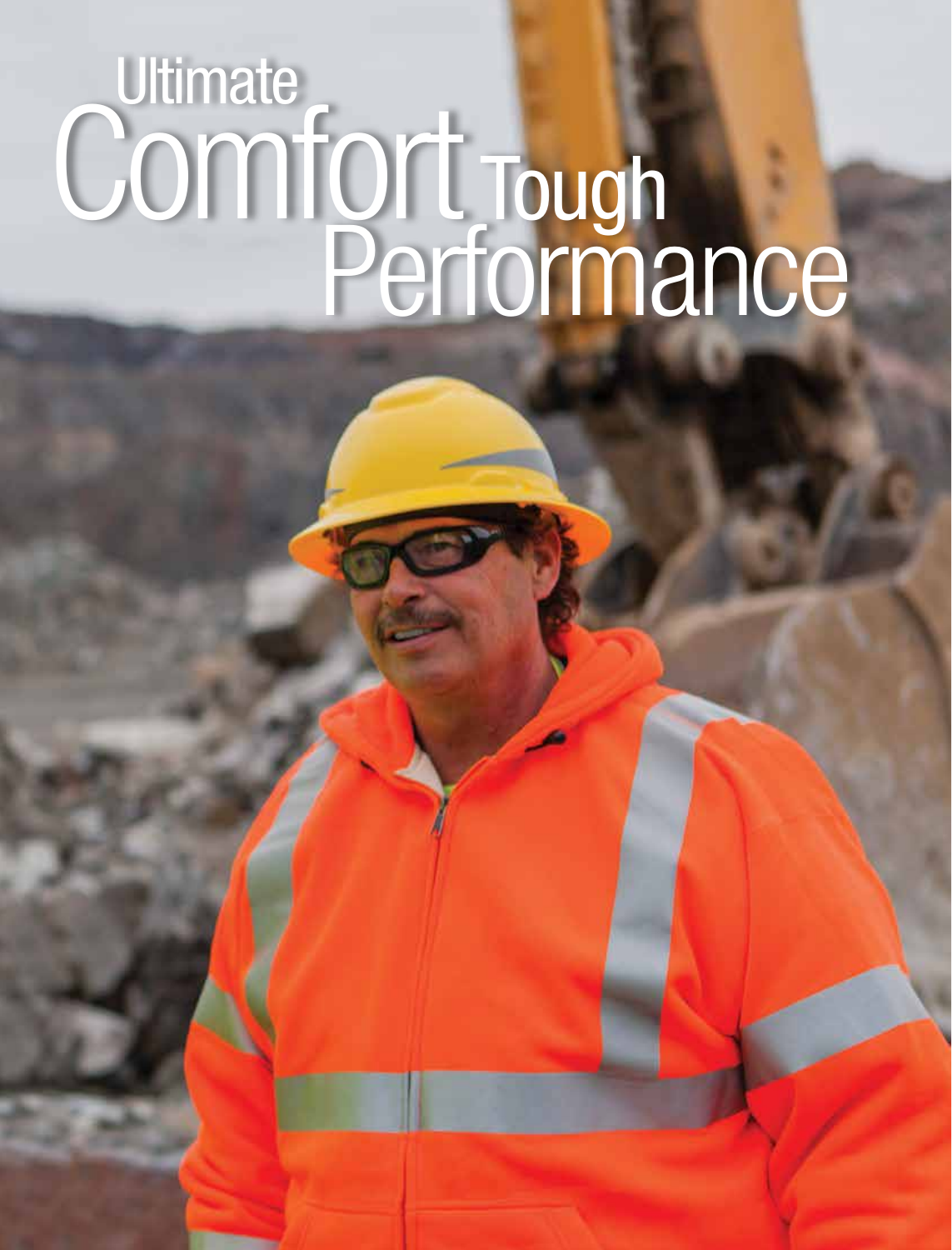### Innovative DESIGN TAKES HARD HAT COMFORT TO THE NEXT LEVEL



Vented H-800 hard hats meet ANSI/ISEA Z89.1-2009 Type I, Class C requirements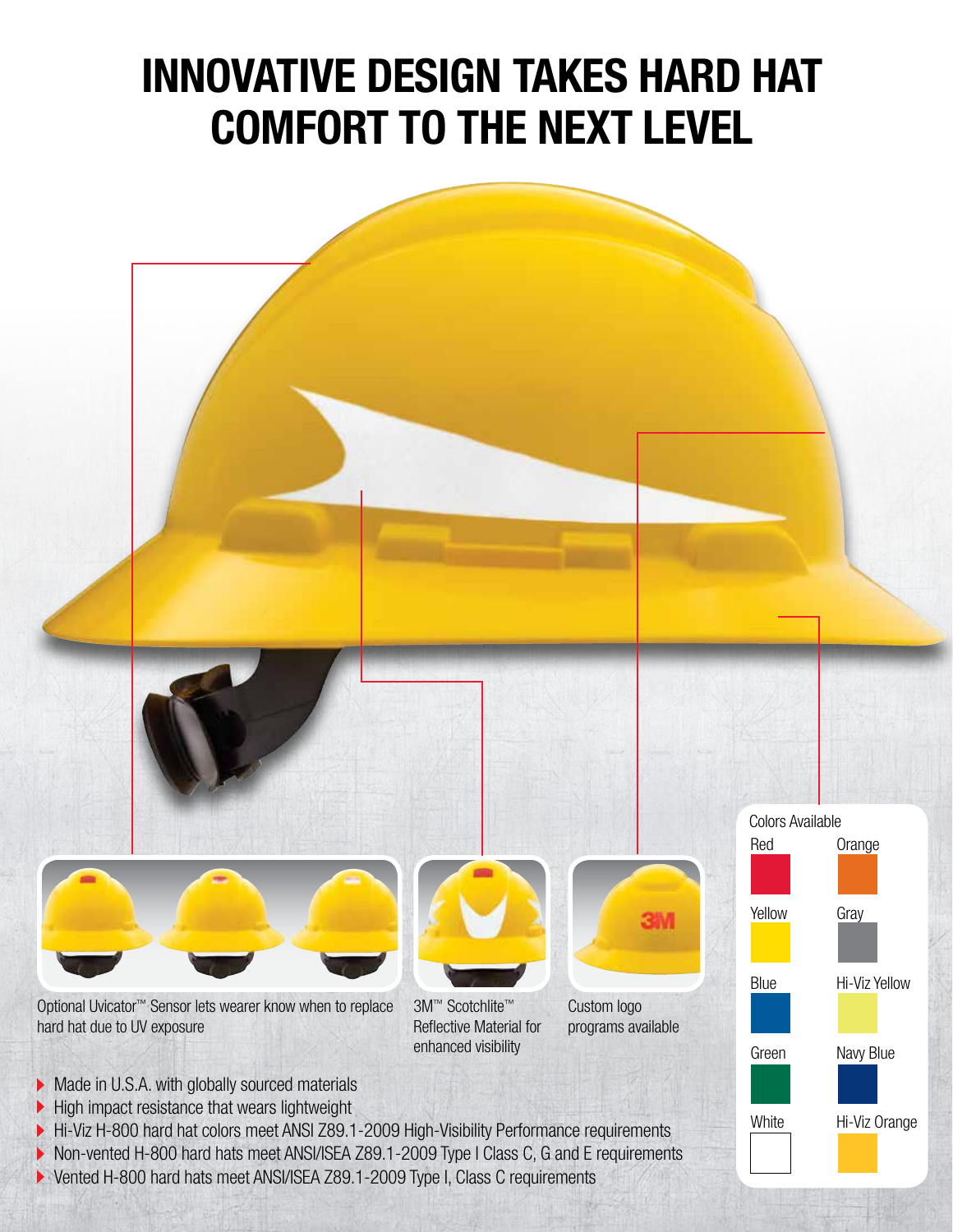#### Optimized comfort with 3 levels of adjustment



Smooth, easy turning ratchet suspension

4- and 6- point suspension combinations



Absorbent brow pad provides comfort and ventilation







Easy to adjust and use  $\blacktriangleright$ 

 $\blacktriangleright$ 

Comfortable suspension sits lower on head to reduce pressure points and increase security, especially when looking up and bending down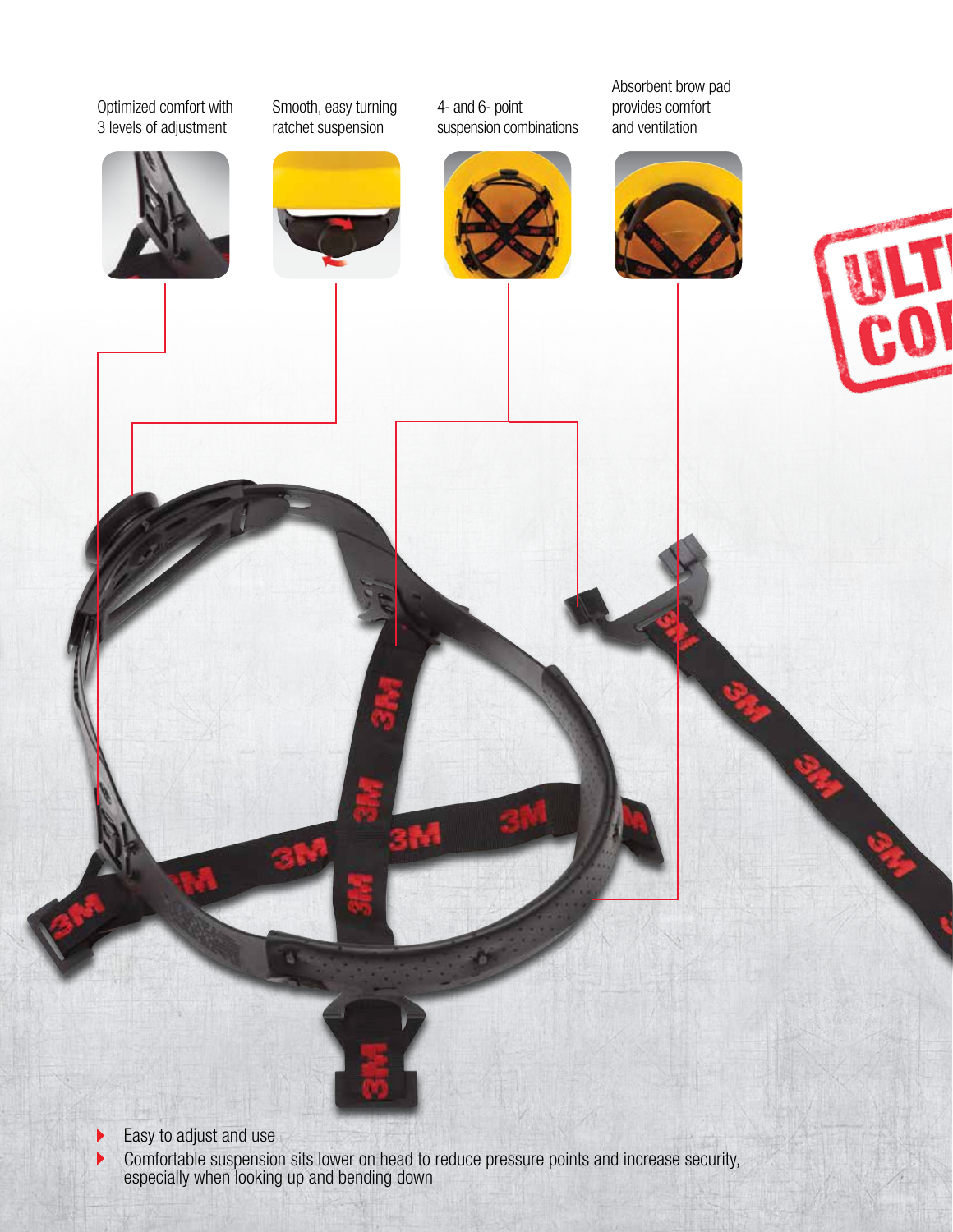